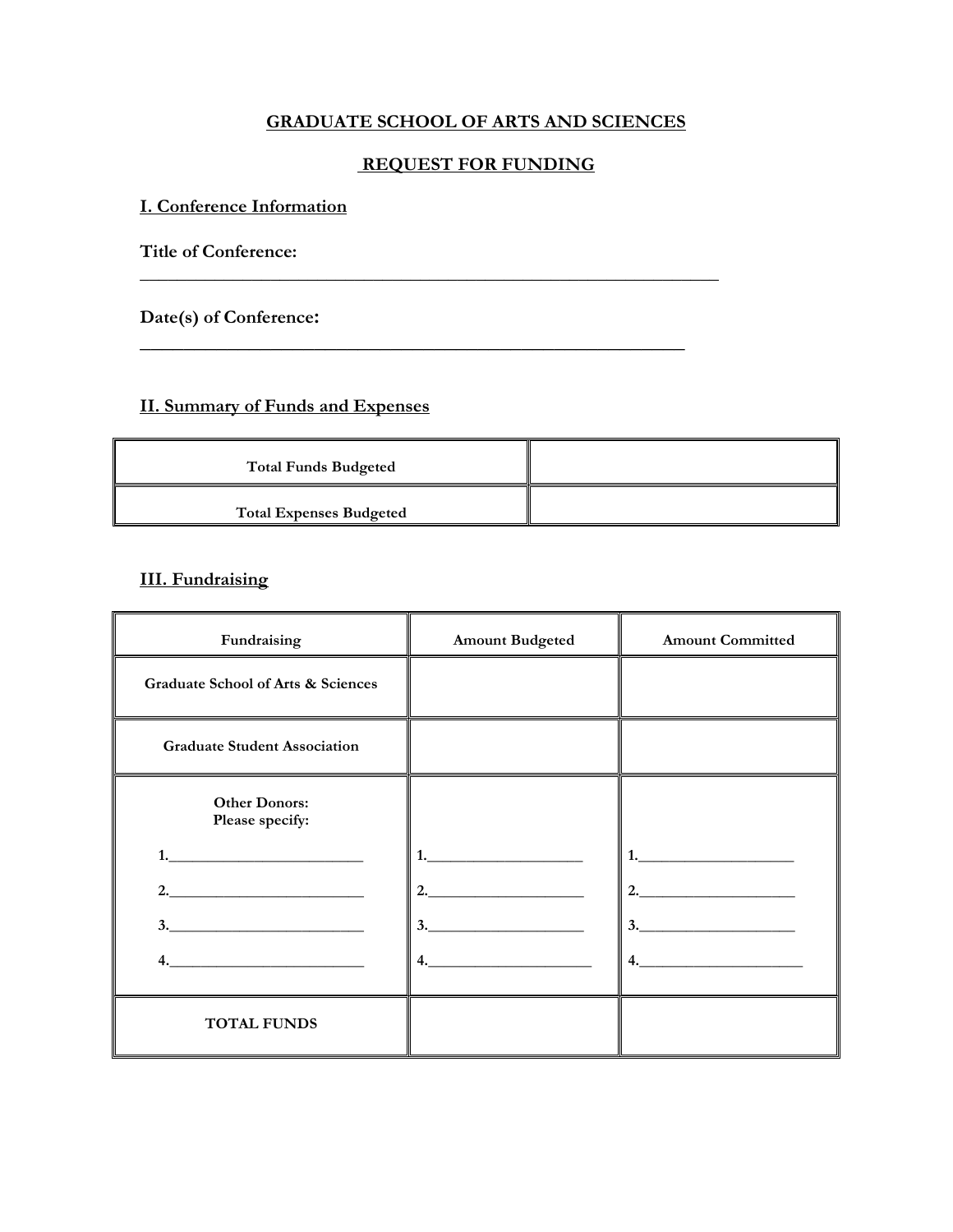# **III. EXPENSES**

#### **\*EXPENSE 1: KEYNOTE SPEAKER\***

| <b>Expense</b>                                                  | Amount<br><b>Budgeted</b> | Amount<br>Committed | <b>Explanation of Spending</b> |
|-----------------------------------------------------------------|---------------------------|---------------------|--------------------------------|
| Honorarium                                                      |                           |                     |                                |
| <b>Plane Travel/Other Transportation</b>                        |                           |                     |                                |
| Meals                                                           |                           |                     |                                |
| Accommodations<br>$\#\text{ of Nights:}\_\_\_\_\_\_\_\_\$       |                           |                     |                                |
| Miscellaneous Keynote Speaker Expenses<br>Please Specify:<br>1. |                           |                     |                                |
| 3.                                                              | 2.<br>3.                  | $1$ .<br>2.<br>3.   |                                |
| <b>TOTAL EXPENSE 1: KEYNOTE</b><br><b>SPEAKER</b>               |                           |                     |                                |

#### **\*EXPENSES 2: HOSPITALITY\***

| <b>Expense</b>                                               | Amount<br><b>Budgeted</b> | Amount<br>Committed | <b>Explanation of Spending</b> |
|--------------------------------------------------------------|---------------------------|---------------------|--------------------------------|
| Reception(s)                                                 |                           |                     |                                |
| Meals (Breakfast, Lunch, Dinner)                             |                           |                     |                                |
| <b>Coffee Service</b>                                        |                           |                     |                                |
| <b>Miscellaneous Expenses</b><br>Please Specify:<br>2.<br>3. | 2.<br>3.                  | 2.<br>3.            |                                |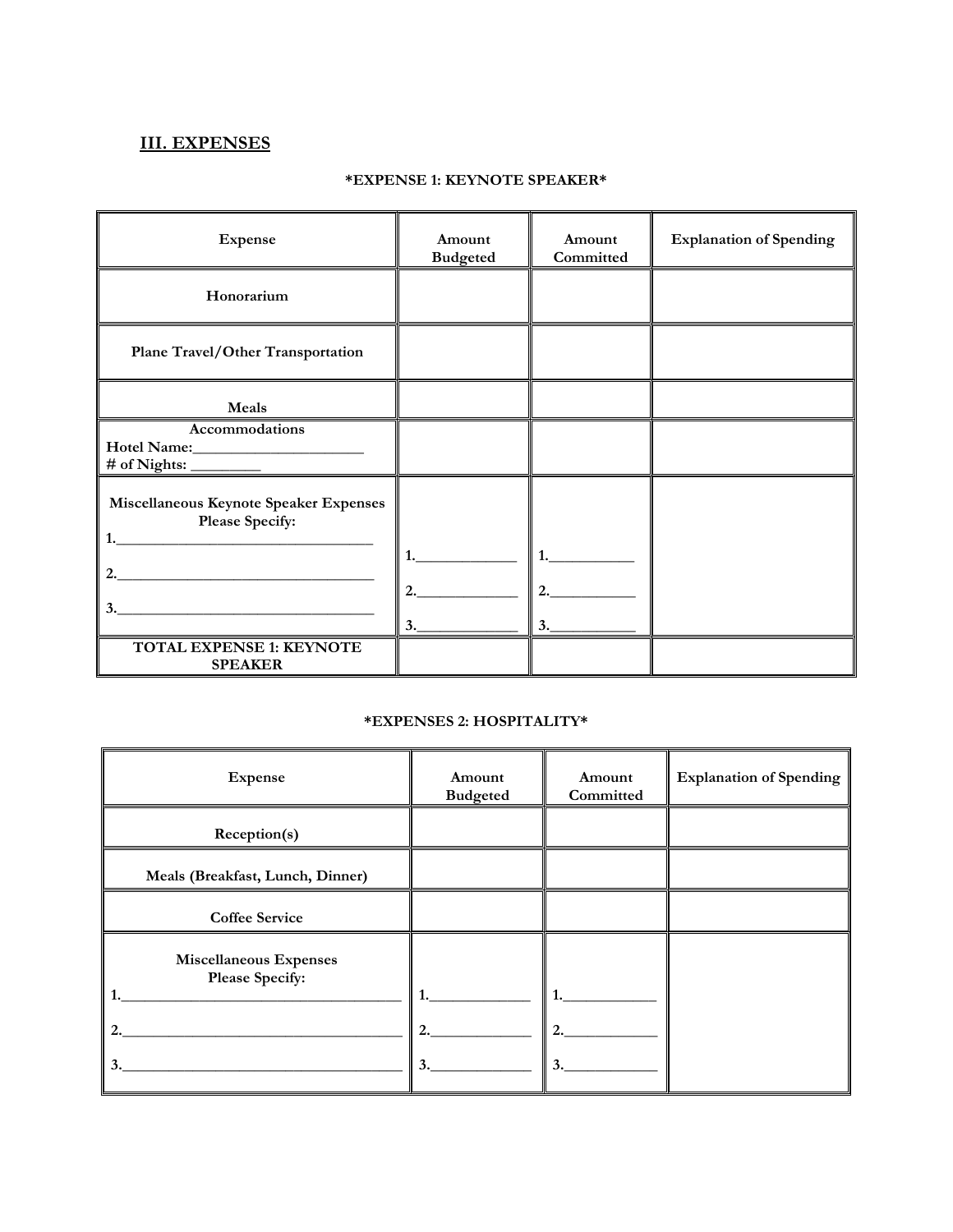| <b>TOTAL EXPENSE 2: HOSPITALITY</b> |  |  |
|-------------------------------------|--|--|
|                                     |  |  |
|                                     |  |  |
|                                     |  |  |

### **\*EXPENSE 3: MAILING AND PRINTING\***

| <b>Expense</b>                                                                             | Amount<br><b>Budgeted</b> | Amount<br>Committed | <b>Explanation</b> of<br>Spending |
|--------------------------------------------------------------------------------------------|---------------------------|---------------------|-----------------------------------|
| Postage                                                                                    |                           |                     |                                   |
| <b>Mailings: Calls for Papers</b>                                                          |                           |                     |                                   |
| <b>Advertising of Event</b>                                                                |                           |                     |                                   |
| <b>Conference Programs</b>                                                                 |                           |                     |                                   |
| <b>Thank You Notes</b>                                                                     |                           |                     |                                   |
| Miscellaneous Mailing and Printing<br><b>Expenses</b><br>Please Specify:<br>1.<br>2.<br>3. | 2.<br>3.                  | 2.<br>3.            |                                   |
| TOTAL EXPENSE 3: MAILING AND<br><b>PRINTING</b>                                            |                           |                     |                                   |

**EXPENSE 4: TECHNOLOGY**